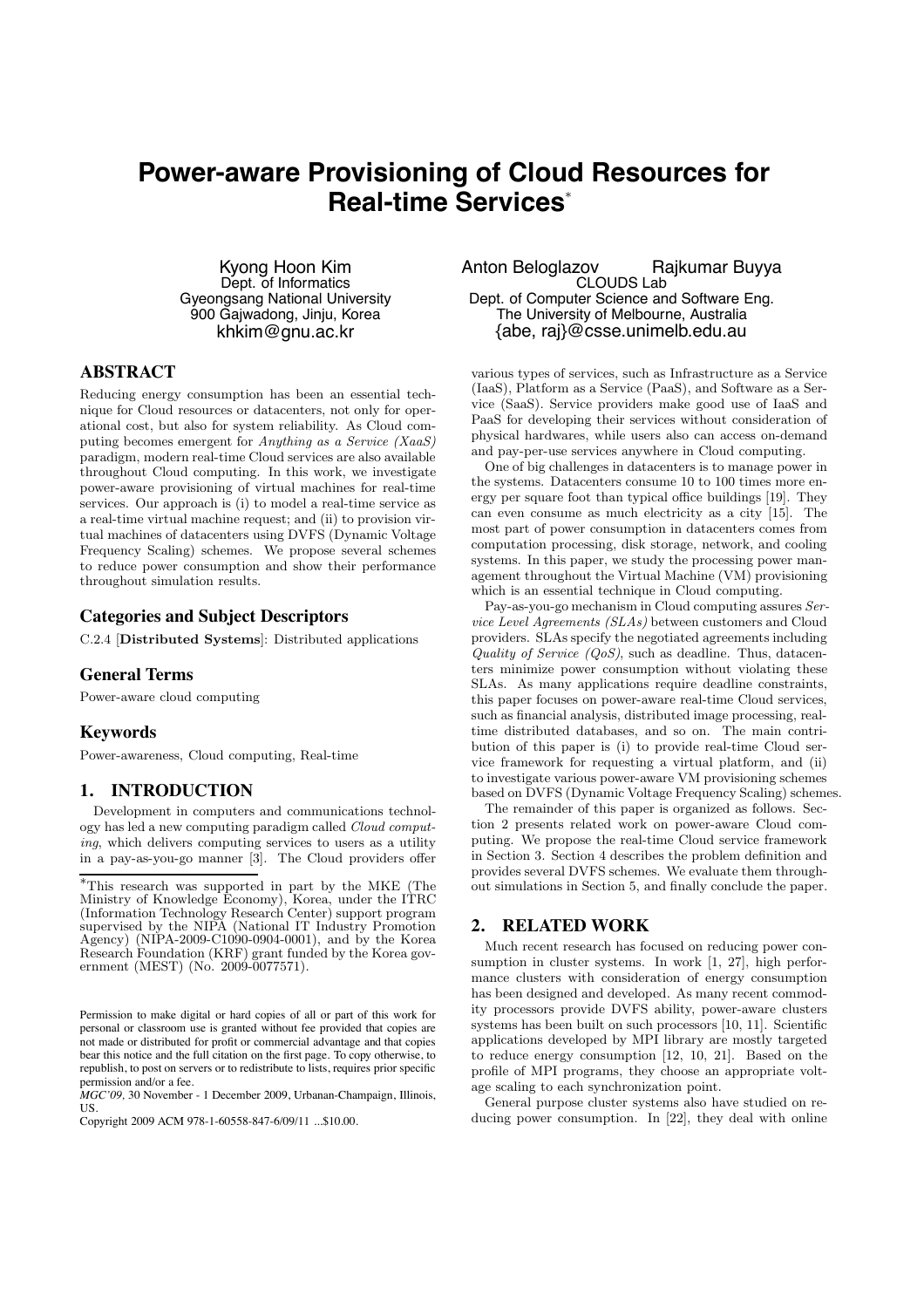services executing on heterogeneous clusters. When a new request comes, a heuristic for multidimensional bin packing is used to find a server to allocate the request. If a server cannot be found, a new machine is turned on and all requests are re-allocated. The work in [7] aims at serving web-applications on homogeneous clusters according to utility function. In work of [9], they investigate the problem of minimizing mean response time of web-applications on heterogeneous clusters. In this work the optimal power allocation is determined based on queuing theoretical model.

Recently emerged Cloud Computing paradigm leverages virtualization of computer resources and allows to achieve more efficient allocation of workload in terms of higher resource utilization as well as decreased power consumption. The work in [14] is targeted on minimizing both power consumption and SLA violations for online services on virtualized datacenters using a limited look-ahead control. The  $p$ *Mapper* architecture is also proposed in [24, 23] to solve the same problem with consideration of migration cost. In the work [6], they present several techniques for addressing the sharing aware VM allocation problem. Hypervisor distributes resources among VMs according to a sharing based mechanism, when the minimum and maximum amount of resources that can be allocated to a VM is specified.

In addition, many studies have focused on power-aware real-time applications on clusters. A QoS-aware power management scheme is presented by combining cluster-wide (On/ Off) and local (DVS) power management techniques in the context of heterogeneous clusters [18]. The front-end manager decides which servers are turned on or off for a given system load, while local PM reduces power consumption using DVS scheme. In [26], a threshold-based method is proposed for efficient power management of heterogeneous soft real-time clusters as well as the offline mathematical analysis of determining the threshold. In addition, power-aware algorithms are investigated for scheduling of real-time bagof-tasks applications with deadline constraints on homogeneous clusters [13].

Considerable amount of work have been done in the area of power-efficient computing, but few of them deal with poweraware scheduling of real-time applications in Cloud Computing environments. This work investigates the problem of provisioning Cloud resources for real-time services in order to minimize power consumption by modeling real-time virtual machine requirement and using DVFS techniques.

# **3. FRAMEWORK**

#### **3.1 Real-time Service Model**

A usual real-time service such as financial analysis, distributed databases, or image processing, consists of multiple real-time applications or subtasks. As long as a group of applications for a given real-time service meet all their deadlines, the service accomplishes the quality of service agreed with users. A real-time service is defined by  $\{\tau_i(r_i, c_i, d_i, p_i,$  $f_i$ )| $i = 1, \ldots, n$ }, where *n* is the number of subtasks. Each real-time subtask  $\tau_i$  is defined by the following parameters.

- $\bullet$  r<sub>i</sub>: release time
- $c_i$ : worst-case execution time
- $\bullet$  d<sub>i</sub>: relative deadline
- $p_i$ : period
- $f_i$ : finish time

A real-time application can be started at time  $r_i$  and requires the worst-case execution time  $c_i$ . In order to accomplish the application's objective, it should be completed by the time  $r_i + d_i$  after released. Also,  $p_i$  specifies its periodicity so that the task releases a job of  $c_i$  computation time at time  $(r_i + kp_i)$ , and should be finished by  $r_i + kp_i + d_i$  $(k = 0, 1, \ldots)$ . In case of non-periodic application,  $p_i$  is set to zero. We also consider duration or finish time,  $f_i$ , since a user cannot access a cloud computing resource forever, although a periodic real-time task in embedded system assumes an infinite sequence.

This group of sub-tasks of a real-time service is developed and launched on a specific run-time platform including middlewares, operating systems, and so on. The cloud computing environment is a suitable solution for real-time services by leveraging virtualization. When users request their requirements for real-time services to the cloud computing environment, appropriate virtual machines are allocated for executing those services.

#### **3.2 Real-time Virtual Machine Model**

Cloud resource brokers take a role in finding Cloud resources or virtual machines for real-time services requested by users. In this paper, we define RT-VM (Real-Time Virtual Machine) as the requirement of a virtual machine for providing a real-time service. RT-VM  $V_i$  of a real-time service includes three parameters  $u_i$ ,  $m_i$ , and  $d_i$ .

- $u_i$ : utilization of real-time applications
- $m_i$ : MIPS (Million Instructions Per Second) rate of the based virtual machine
- $d_i$ : lifetime or deadline

The service is developed and launched on a specific platform or infrastructure (e.g. 1GHz-Linux machine). We select the MIPS rate,  $m_i$ , for the specification of the base machine. For a given set of real-time applications, we can analyze the required CPU utilization  $u_i$  on the base machine. Thus, the above requirement implies that the real-time service is guaranteed when the allocated virtual machine keeps providing  $u_i \times m_i$  amount of processing capacity by the deadline  $d_i$ . This real-time service on virtualized cloud resource is achieved by compositional real-time computing and realtime virtual machine techniques.

The compositional or hierarchical real-time framework [8, 20] enables a group of real-time applications to be a single real-time resource requirement to the upper layer of realtime environments. Thus, we assume that a RT-VM  $V_i$  is defined from multiple real-time applications,  $\{\tau_k(r_k, w_k, d_k, p_k,$  $f_k$ )| $k = 1, \ldots, n$ }, of the service by using compositional realtime technique. Thus, VM provisioner in Clouds maps virtual machines for the service, not for individual applications. Furthermore, recent work on implementing real-time virtual machines [25, 28] assures real-time services (e.g. real-time CPU allocation, real-time I/O) of a virtual machine. This paper focuses on how to provision virtual machines to a given RT-VM request with consideration of power consumption by leveraging these techniques.

### **3.3 Real-time Cloud Service Framework**

In this subsection, we describe the real-time cloud service framework based on real-time virtual machine model. As shown in Figure 1, the steps for a real-time service are as follows.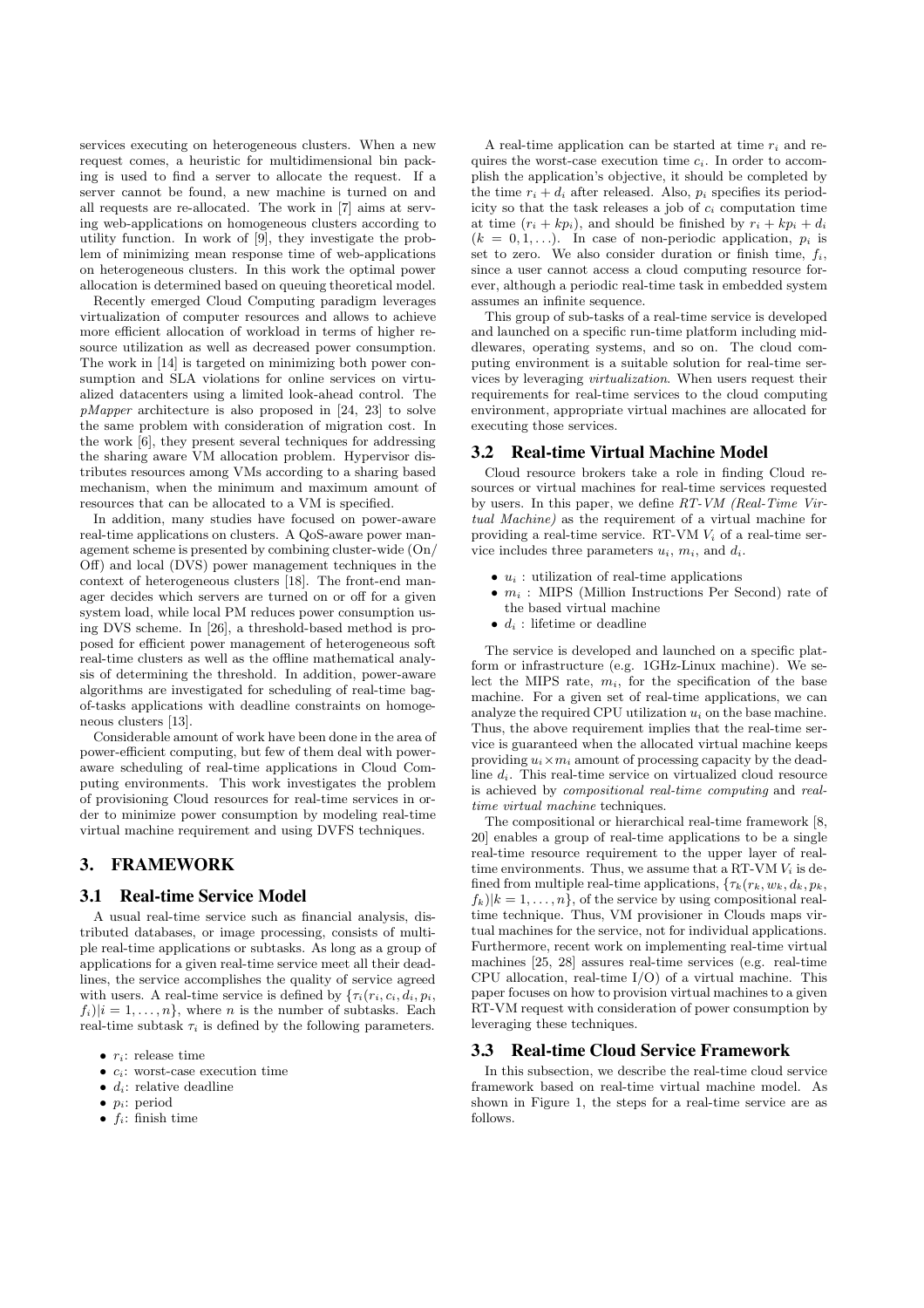

Figure 1: Framework

- (1) Requesting a virtual platform: A user who wants to launch a real-time service submits all the information about real-time applications to the broker.
- (2) Generating the RT-VM from real-time applications: The resource broker first analyzes the submitted real-time applications and generates one RT-VM request,  $V_i =$  $(u_i, m_i, d_i).$
- (3) Requesting a real-time virtual machine: The broker requests a virtual machine for RT-VM  $V_i$  to the VM provisioner in the cloud computing.
- (4) Mapping the physical processors: The VM provisioner finds appropriate processing elements which meet the  $V_i$  requirement. And then, it provides the VM to the user.
- (5) Executing the real-time applications: The user finally launches and executes real-time applications on the provided VM.

#### **3.4 Energy model**

The most part of power consumption in datacenters comes from computation processing, disk storage, network, and cooling systems. This paper focuses on CPU power saving in terms of virtual machine provisioning in the cloud computing.

The main power consumption in CMOS circuits is composed of dynamic and static power. We only consider the dynamic power dissipation because it is more dominating factor in the total power consumption [16]. And, datacenters can increase their profit by reducing dynamic power consumption. The dynamic energy consumption by an application is proportional to  $V_{dd}^2$  and f, where  $V_{dd}$  is the supply voltage and  $f$  is the frequency [4]. Since the frequency is usually in proportion to the supply voltage, the dynamic power consumption of processor is given by

 $P = C \cdot f^3$ 

where  $C$  is a proportional coefficient. Let us consider an application of t execution time at the frequency  $f_{max}$  of the processor. If the processor runs at  $f$  frequency level (0  $<$ 

 $f \n\leq f_{max}$ ), the execution time is defined by  $t/\frac{f_{max}}{f_{max}}$ . Thus, the dynamic energy consumption during the task execution is defined by Equation (1).

$$
E = \int_0^{t/\frac{f}{f_{max}}} P = C \cdot t \cdot f_{max} \cdot f^2
$$
  
=  $\alpha \cdot t \cdot S^2$  (1)

where  $\alpha$  is a coefficient and S is the associated processor speed related to the frequency  $f(S = f/f_{max})$ . The DVFS (Dynamic Voltage Frequency Scaling) scheme reduces the dynamic energy consumption by decreasing the supplying voltage and frequency, which results in slowdown of the execution time. We assume that each PE (Processing Element) p in a datacenter can adjust its processor frequency from  $f_p^{min}$  to  $f_p^{max}$  continuously. The associated processor speed S with each frequency f is defined by  $f/f_{max}$ , which follows that  $f_p^{min}/f_p^{max} < S \leq 1$ .

#### **4. POWER-AWARE RT CLOUD SERVICE**

#### **4.1 Problem Description**

Let us consider a physical machine with one PE of 2400 MIPS and a set of RT-VMs,  $\{V_1(0.2, 1000, 10), V_2(0.8, 500,$ 15),  $V_3(0.5, 1200, 20)$ , as an example.  $V_1$  requires the utilization 20% on 1000-MIPS machine by the deadline 10 sec. Similarly,  $V_2$  and  $V_3$  require 80% and 50% of 500-MIPS and 1200-MIPS machines by 15 and 20 seconds, respectively. Figure 2(a) shows the proportional sharing scheduling result of three VMs under the maximum processor capacity. The proportional share of  $V_i$  is defined by  $m_i \times u_i / \sum_{j=1}^3 (m_j \times$  $u_j$ ). Three RT-VMs share the processor capacity in proportion to their required MIPS rates,  $m_i \times u_i$ , and finish before the deadlines. The total energy consumption is 8.34  $(= 1 \times 8.34 \times 1.0^2)$  by Equation (1) under the assumption of  $\alpha = 1$ .



Figure 2: Proportional sharing of VM provisioning and energy consumption  $(\alpha = 1)$ 

The energy consumption can be reduced by combining DVS and proportional sharing scheduling. As shown in Figure 2(b), the minimum required processor capacity is allocated to each virtual machine, so that the processor dynamically adjust its speed to  $\sum (m_j \times u_j) / 2400$ . The total energy consumption of DVS scheme is 3.69 (=  $10 \times 0.5^2$  +  $5 \times 0.42^2 + 5 \times 0.25^2$ . Thus, DVS scheme can reduce much energy compared to the maximum-speed static scheme.

However, there are tradeoffs in dynamic scaling of processor speed in on-line real-time cloud computing. Operation in higher speed processor can accept more RT-VMs with more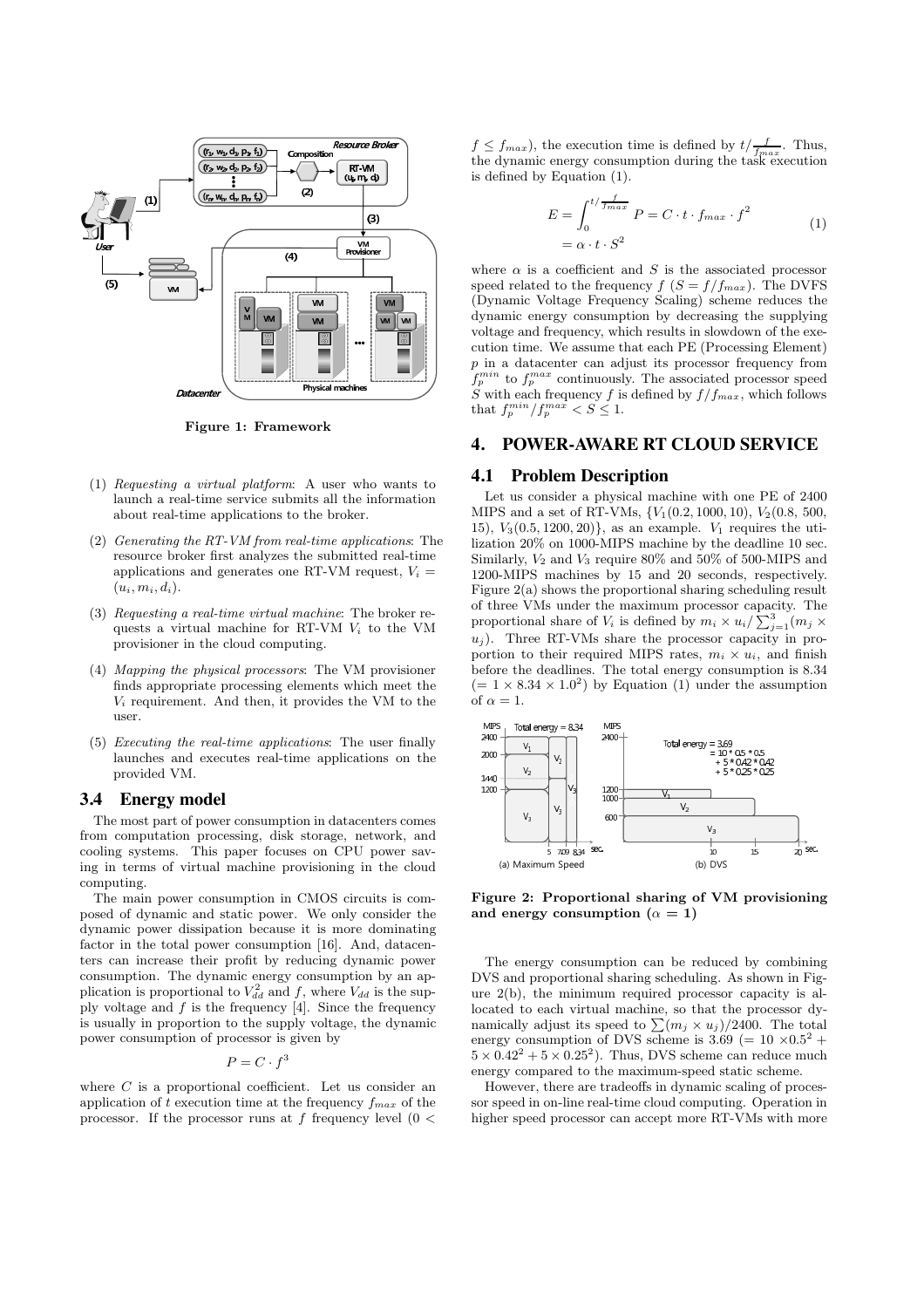energy consumption. On the contrary, scaling down to lower processor speed consumes less energy with lower acceptance. For example, let us assume that a new RT-VM  $V_4$  (0.8, 2000, 10) is requested at time 10. Figure 2(a) accepts  $V_4$  since the processor is idle at time 10, while DVS scheme of Figure 2(b) cannot provision it due to lack of processor capacity.

Datacenters can increase their profit by provisioning more virtual machines to users. In addition, reducing energy consumption also increases profit by reducing the cost for clouding service. Thus, this paper provides several schemes on power-aware provisioning of real-time virtual machines for the purpose of maximizing profits of cloud computing datacenters.

We use proportional sharing scheduling for scheduling multiple virtual machines on a processor. The proportional sharing scheduling is simple but guarantees the real-time services of RT-VMs if the total required MIPS rate is less than or equal to the processor capacity. Furthermore, it can be easily implemented. For example, the default scheduling in Xen Hypervisor [17] is Credit scheduler which is based on credit value set by weight of each VM. The VMM (Virtual Machine Monitor) can dynamically adjust credit values of VMs according their required MIPS rates in order to support the proportional sharing scheme.

Before explaining the VM provisioning, we define the remaining service time,  $w_i$ , of  $V_i$ . The initial value of  $w_i$  is defined by  $u_i \times m_i \times (d_i - t_s)$ , at its submission time  $t_s$ . If  $V_i$  is provided with  $q_i$  MIPS rate for the period  $t_p$ ,  $w_i$  is decreased by  $q_i \times t_p$ . For instance, Table 1 shows the remaining service times of three RT-VMs at the time of proportional share change of Figure 2(a).  $V_i$  finishes its service when  $w_i$ becomes zero.

Table 1: Remaining service times of Figure 2(a)

|       | $t=0$ | $t=5$       |             | $t = 7.09$          |       | $t = 8.34$             |       |
|-------|-------|-------------|-------------|---------------------|-------|------------------------|-------|
|       | $w_i$ | $ST_i$<br>5 | $w_i$       | $ST_i$<br>[5, 7.09] | $w_i$ | $ST_i$<br>[7.09, 8.34] | $w_i$ |
|       | 2000  | 2000        |             |                     |       |                        |       |
| $V_2$ | 6000  | 4000        | <b>2000</b> | 2000                |       |                        |       |
|       | 12000 | 6000        | 6000        | 3010                | 2990  | 2990                   |       |

 $(ST<sub>i</sub>[t<sub>1</sub>, t<sub>2</sub>]$ : The service time of  $V<sub>i</sub>$  from  $t<sub>1</sub>$  to  $t<sub>2</sub>$ )

#### **4.2 DVS-enabled RT-VM Provisioning**

When a datacenter receives a RT-VM request from a resource broker, it returns the price of providing the RT-VM service if it can provide real-time virtual machines for that request. The broker selects the minimum-price virtual machine among available datacenters. Thus, the provisioning policy in this paper is to select the processing element with the minimum price for the sake of users. Figure 3 shows the pseudo-algorithm of provisioning the virtual machine for a given RT-VM request .

For a given RT-VM  $V_i(u_i, m_i, d_i)$ , the datacenter checks the schedulability of  $V_i$  on the processing element  $PE_k$  of  $Q_k$  MIPS rate. Suppose that the current running RT-VMs on the processing element  $PE_k$  at time t is known as  $T_k =$  ${V_j(u_j, m_j, d_j)|j = 1, \cdots, n_k}.$  And the remaining service time of  $V_i$  at time t is denoted as  $w_i$ . Then, the schedulability is guaranteed if it satisfies Equation (2). Since  $w_i/(d_i-t)$ is the minimum MIPS rate for  $V_i$  by its deadline  $d_i$ , Equa-

# Algorithm Min-Price RT-VM Provisioning  $(V_i)$ <br>1:  $VM \leftarrow null$ :

```
VM \leftarrow null:
```

```
2: alloc ← −1;<br>3: e_{min} ← MA
```

```
e_{min} \leftarrow \text{MAX\_VALUE};
```

```
4: price_{min} \leftarrow MAX\_VALUE;
```

```
5: for k from 1 to N do \;
```

```
6: if ( u_i \times m_i + \sum_{j=1}^{n_k} \frac{w_j}{d_j-t} \leq Q_k ) then
```

```
7: e_k \leftarrow energy\_estimate \ (PE_k, V_i);<br>8: price_k \leftarrow price \ for \ the \ RT-VM \ V
```

```
8: price_k \leftarrow price \text{ for the } RT\text{-}VM \text{ } V_i \text{ in } PE_k;<br>9: if price_k \leq price \text{ in } \text{ or }
```

```
if price_k < price_{min} or
10: (price_k = price_{min} \text{ and } e_k < e_{min}) \text{ then}
```

```
11: price_{min} \leftarrow price_k;
```

```
12: e_{min} \leftarrow e_k;
```

```
13: alloc \leftarrow k;
```

```
14: endif
```

```
16: endfor
17: if alloc \neq -1 then
```

```
18: VM \leftarrow create\_VM (PE_{alloc}, V_i);
```

```
19: endif
```

```
20: return VM;
```
15: endif

Figure 3: Min-Price RT-VM Provisioning

tion (2) means that total summation of all the required MIPS rates including the new RT-VM  $V_i$  is less than the processor capacity  $Q_k$ .

$$
u_i \times m_i + \sum_{j=1}^{n_k} \frac{w_j}{d_j - t} \le Q_k \tag{2}
$$

If  $PE_k$  is able to schedule  $V_i$ , it estimates energy and price of provisioning (line 7, 8). Since the provisioning policy is to provide lower price to users, the algorithm finds the minimum-price processor. For the same price, less energy is preferable because it produces higher profit (line 9-14). Finally, a virtual machine is mapped on  $PE_{alloc}$  if RT-VM  $V_i$  is schedulable on the datacenter.

When a user launches the service on the VM, the resource provider provision the VM using DVS schemes to reduce the power consumption. We propose three power-aware VM provisioning schemes: Lowest-DVS, δ-Advanced-DVS, and Adaptive-DVS. The following subsections describe them.

#### *4.2.1 Lowest-DVS for VM Provisioning*

This scheme adjusts the processor speed to the lowest level at which RT-VMs meet their deadlines. That is, each RT-VM  $V_i$  executes its service at the required MIPS rate, as shown in Figure 2(b). It consumes the lowest energy in the case that the RT-VM arrival rate is low enough to accept all the requests.

#### *4.2.2* δ*-Advanced-DVS for VM Provisioning*

In order to overcome the low service acceptance rate of Lowest-DVS scheme, this scheme over-scales more up to  $\delta\%$ of the required MIPS rate for current RT-VMs. Thus, it operates the processor speed  $\delta\%$  faster in order to increase the possibility of accepting coming RT-VM requests. The processor scale  $s$  is adjusted as in Equation (3) at time  $t$  for a given RT-VM set  $T_k$ . The proportional share of each VM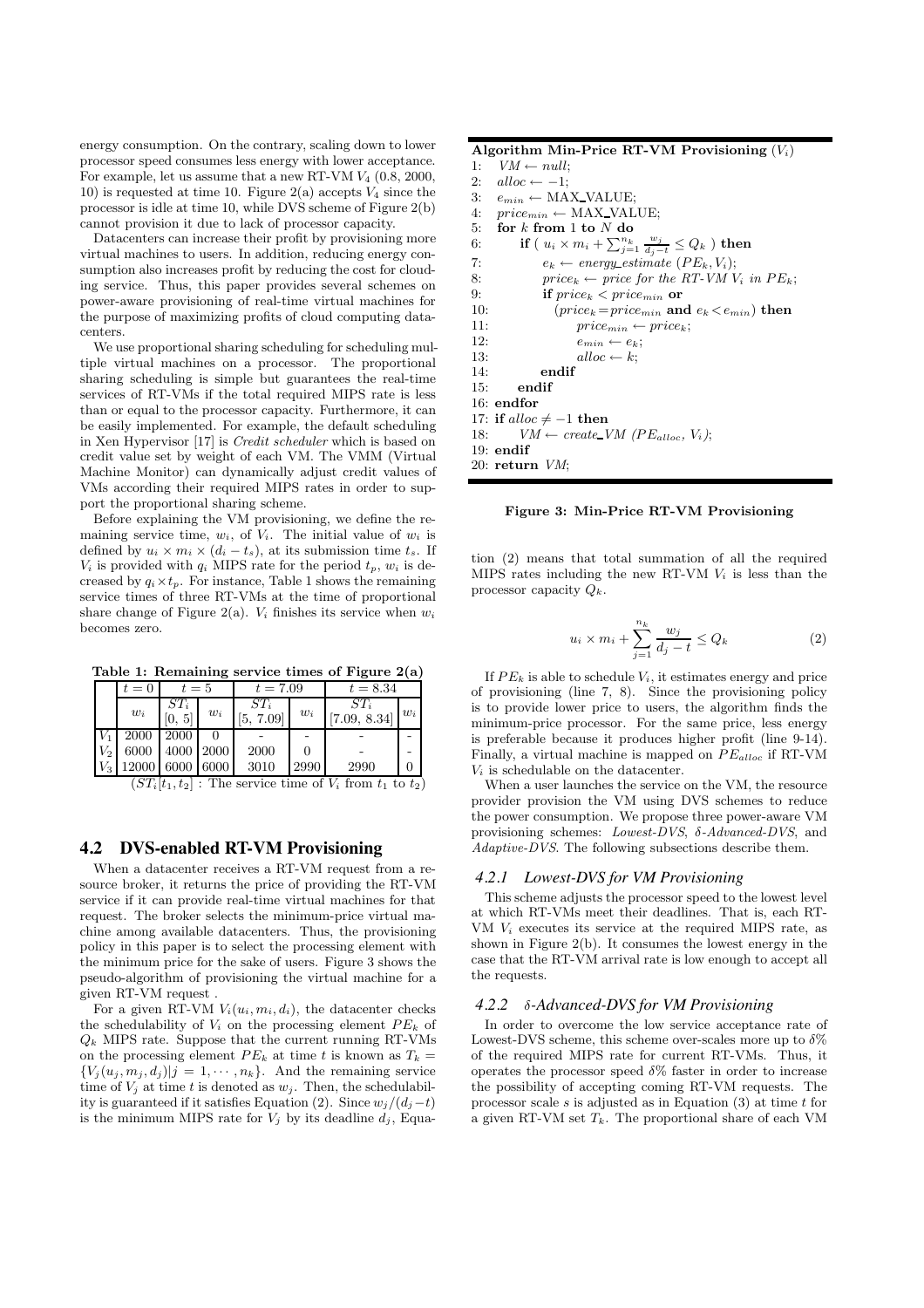





(c) Normalized power consumption

Figure 4: Simulation results

is in proportional to  $w_i/(d_i-t)$ .

$$
s = \min\left\{1, \ (1 + \frac{\delta}{100}) \times \frac{1}{Q_k} \sum_{V_i \in T_k} \frac{w_i}{d_i - t}\right\}
$$
(3)

The value of  $\delta\%$  is predefined in the systems according to the system load. Throughout the simulation results in Section 5, we analyze the impact of  $\delta$ .

#### *4.2.3 Adaptive-DVS for VM Provisioning*

When the RT-VM arrival rate and its service time are known in advance, we can analyze an optimal scale. Let us consider the  $M/M/1$  queuing model with arrival rate  $\lambda$  and service rate  $\mu$ . If the processor speed scale is set to  $s$ , then the average response time, RT, is given by  $RT = 1/(s\mu - \lambda)$ by  $M/M/1$  queuing model. And, the response time should be less than or equal to the average deadline,  $d$ , in order to to meet their real-time services  $(1/(s\mu - \lambda) \leq d)$ . Thus, an optimal scale,  $s^*$ , to reduce the power-consumption is given by Equation (4).

$$
s^* = \frac{1}{\mu} \left( \lambda + \frac{1}{d} \right) \tag{4}
$$

Adaptive-DVS scheme manages the average arrival rate  $\hat{\lambda}$ , the average service rate  $\hat{\mu}$ , and the average deadline  $\hat{d}$  for the last h service requests (e.g.  $h = 10$ ). And, it adjusts the processor scale  $s$  as in Equation (5) at time  $t$  for a given RT-VM set  $T_k$ .

$$
s = \max\left\{\min\left\{1, \frac{1}{\hat{\mu}}(\hat{\lambda} + \frac{1}{\hat{d}})\right\}, \frac{1}{Q_k} \sum_{V_i \in T_k} \frac{w_i}{d_i - t}\right\}
$$
(5)

In Equation (5), the optimal scale is calculated by Equation (4) not greater than one. Since it should be greater than the minimum required utilization of the current RT-VMs on the processor, we select the maximum between two values. So, the processor adjusts the processor speed by Equation (5) when a new RT-VM is provided or an existing one finishes its service.

# **5. SIMULATION RESULTS**

We evaluate simulations of power-aware real-time services using the CloudSim toolkit [5] with additional development of power-awareness capability. We create a datacenter with four machines with 16 DVS-enabled processors of which characteristics are shown in Table 2.

ormalized power consumption

| Table 2: Characteristics of datacenter |  |  |                                                               |  |  |  |  |  |  |
|----------------------------------------|--|--|---------------------------------------------------------------|--|--|--|--|--|--|
|                                        |  |  | $\#$ of PEs MIPS of PE DVS level $\alpha$ (10 <sup>-3</sup> ) |  |  |  |  |  |  |

|           | $\#$ of PEs MIPS of PETDVS level $\alpha$ |      |
|-----------|-------------------------------------------|------|
| Machine 0 | $1.800\,$                                 | 2.92 |
| Machine 1 | 2,400                                     | 4.08 |
| Machine 2 | 3.000                                     | 5.37 |
| Machine 3 | 3.400                                     | 6.21 |

The price model in the simulations follows the Amazon EC2 Standard small (default) instance type [2], so that the unit price per hour is given by \$0.10. We use the cost function as the power consumption of each machine in Table 2.

In the simulations, we generate 500 RT-VMs. The total service amount  $(w_i)$  of a RT-VM is randomly selected from  $2,400$  GIs  $(10^3$  MIs) to 3,600 GIs. The deadline is selected from 10 to 30 minutes more than the execution time based on 1000-MIPS machine. The interarrival time between two RT-VMs follows a Poisson distribution. We simulate various interarrival times.

Figure 4(a) shows the total profits of each scheme according to interarrival time. Static does not use DVS so that it runs virtual machines at the maximum processor speed. In δ-Advanced-DVS we fix δ as 15%. In higher arrival rates, Static produces more profits since it accepts more RT-VMs. Adaptive-DVS gives no less profit than Static, while other DVS schemes show more profit in lower arrival rates due to lower energy consumption.

Figure 4 (b) and (c) show the RT-VM acceptance rate and the normalized power consumption compare to Static, respectively. The acceptance rate of **Adaptive-DVS** is close to Static but reduces much energy in case of low arrival rate. δ-Advanced-DVS shows more acceptance rate with similar energy consumption compared to Lowest-DVS. Generally, δ-Advanced-DVS shows the best performance in terms of profit per consumed power since the amount of scaling up is controlled automatically according to the system load. In case of Adaptive-DVS, its performance is limited by the simplified queueing model.

Next, we also vary the value of  $\delta$  in order to analyze the impact of  $\delta$ . As shown in Figure 5, higher  $\delta$  shows better performance in higher arrival rate since it may accept more VMs. On the contrary, lower  $\delta$  produces more profit in case of lower arrival rate. In the simulations, the system utiliza-